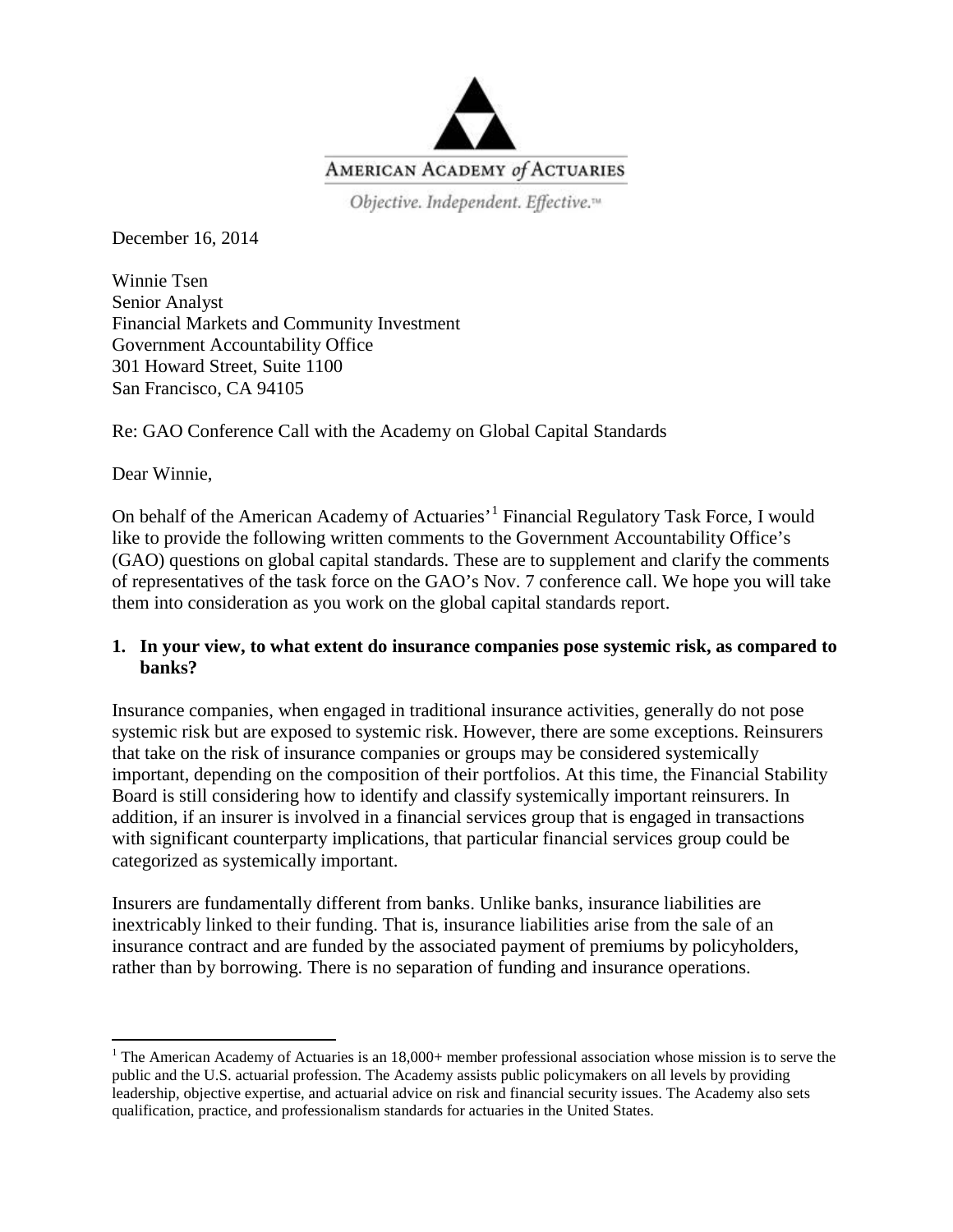Furthermore, insurance liabilities are not as liquid as bank liabilities. Property-casualty and health claim liabilities are not callable. Many life insurance contracts do not have a cash option. For those life insurance policies that do, there frequently are contractual limits for which there are penalties and/or income taxes incurred upon premature surrender. Cash options are accessed only by the cancelation or surrender of an insurance contract. In addition, many life insurance contracts include a contractual right to delay cash surrender payments for up to six months. In times of financial difficulty, the functional regulator maintains the right to restrict the exercise of any cash withdrawal options from life insurance policies.

Insurance is purchased to provide protection against an insurable event. If policyholders forfeit this protection for individually underwritten life insurance policies, they may be unable to readily replace it. Moreover, in instances in which a life insurance company has experienced a significant increase in fund withdrawals, the impact has been confined to that company with no observed effect on other insurers or other financial institutions. Simply stated, insurance companies are not exposed to the same liquidity risk inherent to banks.

#### *a. What factors determine whether insurance companies pose systemic risk?*

When engaged in traditional insurance activities, it is difficult to envision how an insurance company would pose systemic risk. Systemic risk includes the impairment of financial intermediation, the impairment of financial function, and the inability to provide critical functions and services as key threats to the financial stability of the United States.

The impairment of financial intermediation relates to the impact of the failure of a financial services company acting as a counterparty to other financial institutions, as well as any resulting adverse impacts to those counterparties. The activities of individual insurance companies that are counterparties to other financial institutions are not of sufficient size, concentration, or interconnectedness to impact the financial stability of the United States. We recognize that there is still an open question as to whether and how reinsurers might be systemically significant in this context. This observation is based on an understanding of the insurance sector—the size of traditional insurers and the diversification of financial transactions among counterparties as a result of current regulatory requirements and typical risk management practices.

While an insurance company that is part of a financial services group may not have significant counterparty exposure to other financial institutions, the remainder of the financial services group may have entered into transactions with significant counterparty implications, thus resulting in a categorization of the group as systemically important.

The impairment of financial market functioning refers to the impact on asset values of a quick forced liquidation. As a result of the long-term nature of the insurance sector's liabilities, required asset adequacy testing by qualified actuaries, and the distressed company rehabilitation process under current functional regulation, forced asset sales resulting from a mandated liquidation rarely have occurred. The longer time horizon for insurance liability payments allows regulators to use tools other than additional capital infusions to address insolvency issues. In many cases, this results in the sale of the liabilities to other insurers without major losses to the customer or significant asset sales on the market.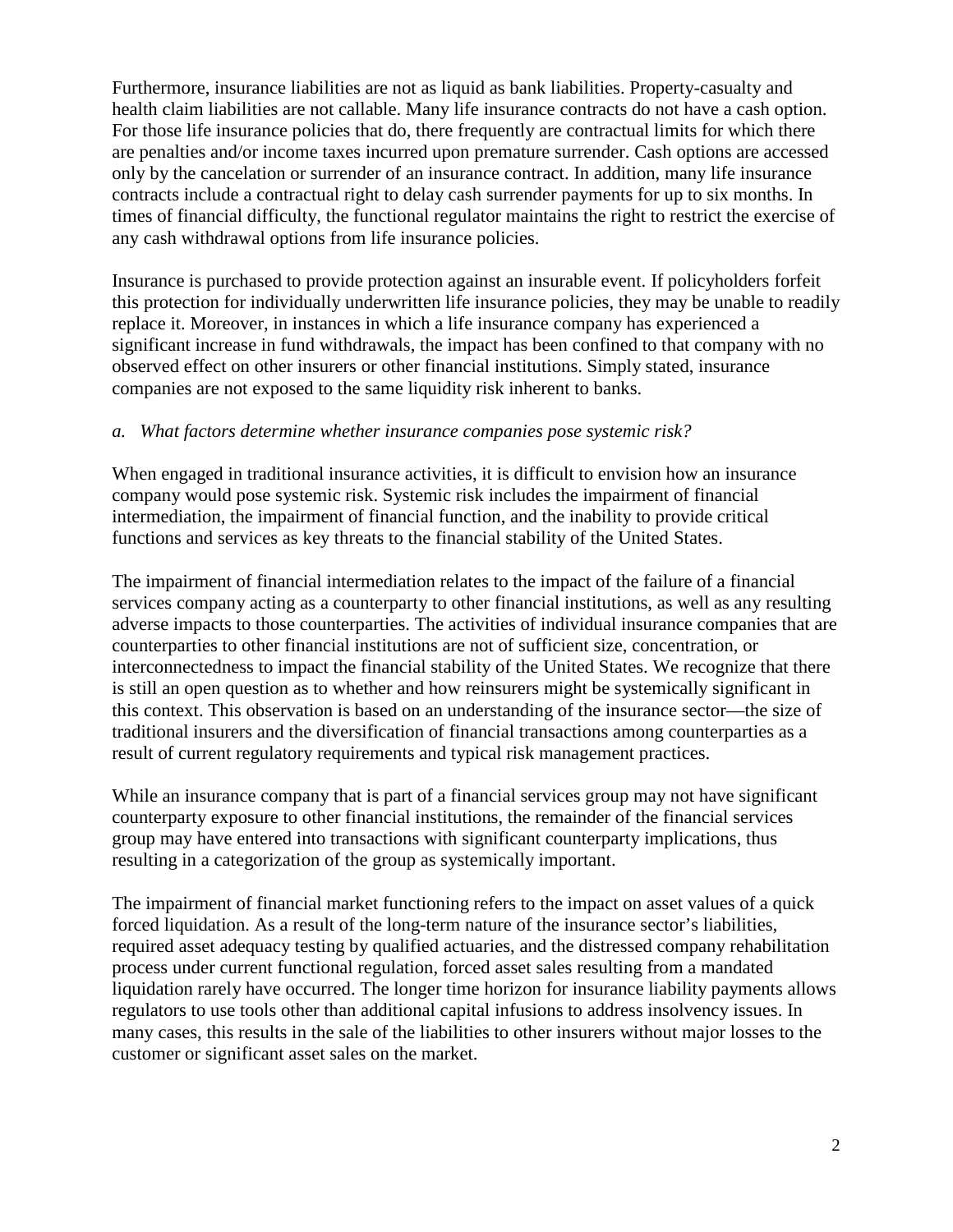An insurance company may no longer be willing or able to provide critical functions or services that are relied upon by market participants and for which there are no ready substitutes. Nevertheless, the voluntary withdrawal of a company from a market in which it has significant market share should not be considered a systemically risky event automatically. These events may occur as a result of changes in the risk profile of the market such that the risk assumption service(s) cannot be either priced or managed effectively. For example, there could be unintended consequences of a government mandate that may change the characteristics of a risk assumption service significantly. A new judicial precedent might affect the frequency and severity of claims such that the price of coverage affects affordability. In such cases, a company may not continue to provide a risk assumption service regardless of its importance. In these cases, the public policy focus should be on the changes in the risk profile of the coverage that affected the financial soundness of the coverage. In fact, this focus is already required in markets where there is strong regulation.

The potential systemic consequences of a cessation of critical risk assumption services under financial distress, however, could be considered a systemic event when there is the potential that a company's market share cannot be replaced by other providers of the service or function. Therefore, only those companies providing critical functions or services that are vulnerable to financial failure should be considered systemically risky. In most instances, however, replacements have surfaced within a reasonable period of time. For example, after Hurricane Andrew in 1992, a number of new start-ups assumed the risks of companies that exited the affected market.

# *b. Is this different for life insurance companies versus property-casualty insurance companies?*

Life insurance companies and property-casualty companies are not fundamentally different with respect to systemic risk. When engaged in traditional insurance activities, neither contributes to systemic risk. Both life insurance, and to a much lesser extent, property-casualty companies are exposed to systemic risk. Since property-casualty insurance company risks are shorter term and less asset intensive, they have much less balance sheet exposure to systemic risk. On the other hand, the long duration of the liabilities of life insurance companies provides more time to work out an orderly liquidation in the event of a financial failure.

#### *c. Is this different for companies that are involved in non-traditional, non-insurance (NTNI) activities?*

Yes, to the extent that these NTNI activities involve capital market businesses at a scale that inherently constitutes systemic risk. It is appropriate to focus on non-traditional, non-insurance activities, especially those that typically do not fall under the purview of functional insurance regulators. These should be supervised in the same manner that any other institution contributing to systemic risk is supervised.

# d. *Is this different for global systemically important insurers (G-SII) versus internationally active insurance groups (IAIG), versus other insurers?*

G-SIIs and IAIGs involved in traditional insurance activities, whether internationally or on a large scale, normally should not pose systemic risk. The level of systemic risk arising from a G-SII or IAIG depends on the extent of NTNI activities occurring in the group.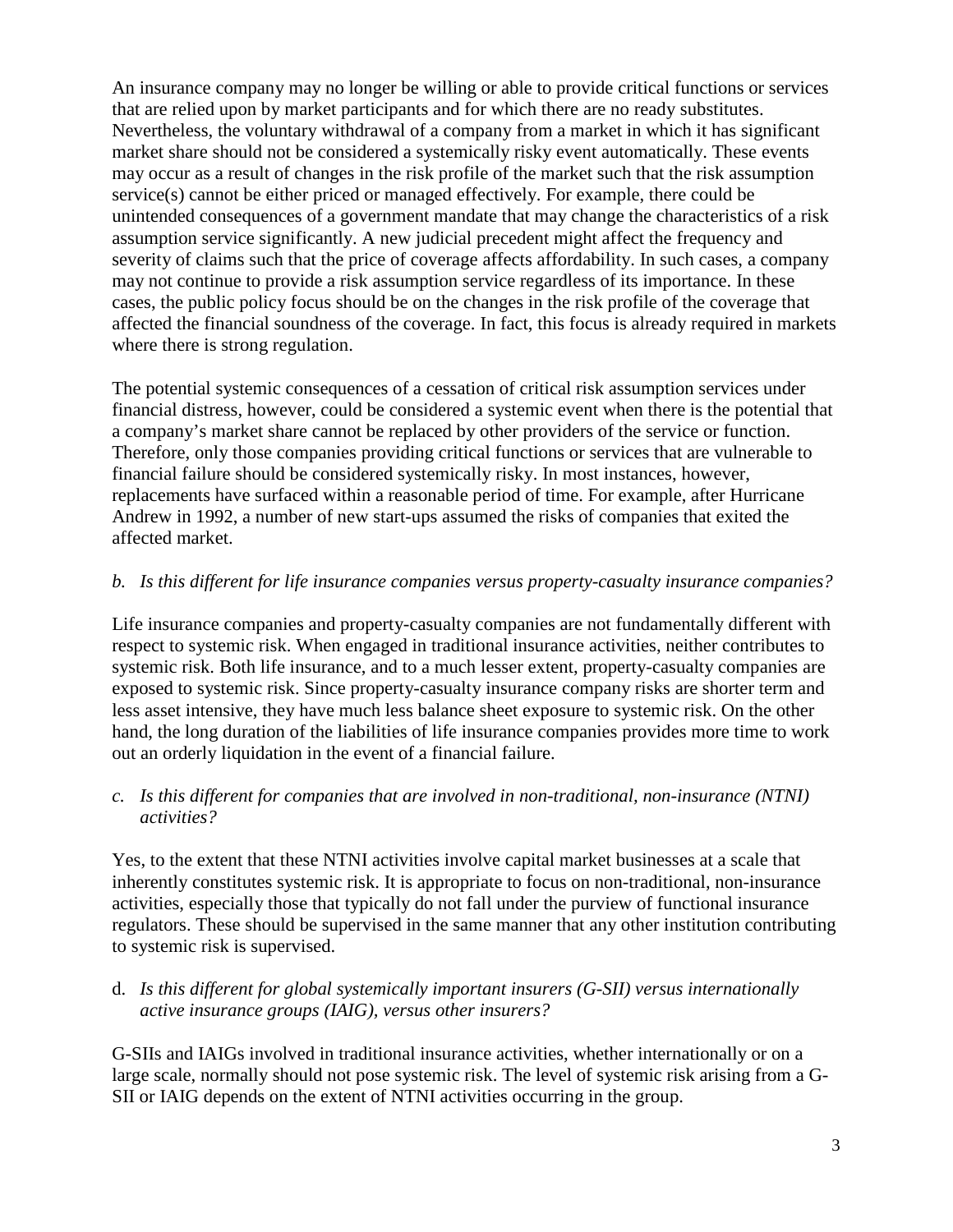- **2. Without knowing the precise International Association of Insurance Supervisors (IAIS) capital standards, what types of effects would you anticipate that U.S. insurers would likely experience if the IAIS proposed capital standards were implemented?** 
	- *a. What are the potential effects of the basic capital requirements (BCR) and/or high-loss absorbency (HLA) principles versus the more broadly applied international capital standards (ICS)?*

As indicated, it is too early to know precisely what the impacts of the BCR and/or HLA principles would be to U.S. insurers. However, we note that the BCR, which was finalized by the IAIS in October 2014, requires a "market-based" balance sheet approach to valuation. Mark-tomarket accounting methods have the potential to generate non-economic, pro-cyclical volatility in the balance sheets of U.S. insurers, particularly life insurers writing long-duration, illiquid business. This could lead life insurers to reduce or eliminate long-duration product offerings (e.g., certain types of life insurance, annuities, disability income, and long-term care insurance products) to consumers, which, in turn, could reduce insurers' investments in long-term debt markets. Since the BCR is a minimum capital requirement to avoid insolvency, however, it is unlikely that insurers will feel more constrained than they currently do under U.S. risk based capital (RBC) requirements.

The development and implementation timeline for capital standards that are intended to apply across many jurisdictions and product types is aggressive. The current timeline includes several years of initial calibration. In addition, it is anticipated that the results will be kept confidential by the regulators. If properly executed, the risk of unintended consequences should be mitigated. These risks include:

- Poorly calibrated risk factors that do not appropriately reflect the underlying risks. This could cause companies to exit certain lines of business that require too much capital, in favor of lines of business that require too little capital;
- Basis risk from applying factors to an accounting standard that is not uniform or consistently applied; and
- Estimation risk resulting in too much or too little capital required in total.

As a point of reference the National Association of Insurance Commissioners (NAIC) RBC framework, which applies to U.S. companies writing U.S. products, was introduced in 1993 after a two-year development effort. It has continued to be refined and enhanced in the more than 20 years that have followed.

#### *b. What types of actions would an insurer likely need to take in response to increased capital requirements?*

All else being equal, an insurer will increase prices or accept a lower return on equity (ROE). At a lower ROE, they will be less able to attract capital and, as a result, may have to shrink their business. This could reduce industry capacity and the availability of insurance to customers. If those capital requirements are only minimum requirements to avoid insolvency, however, then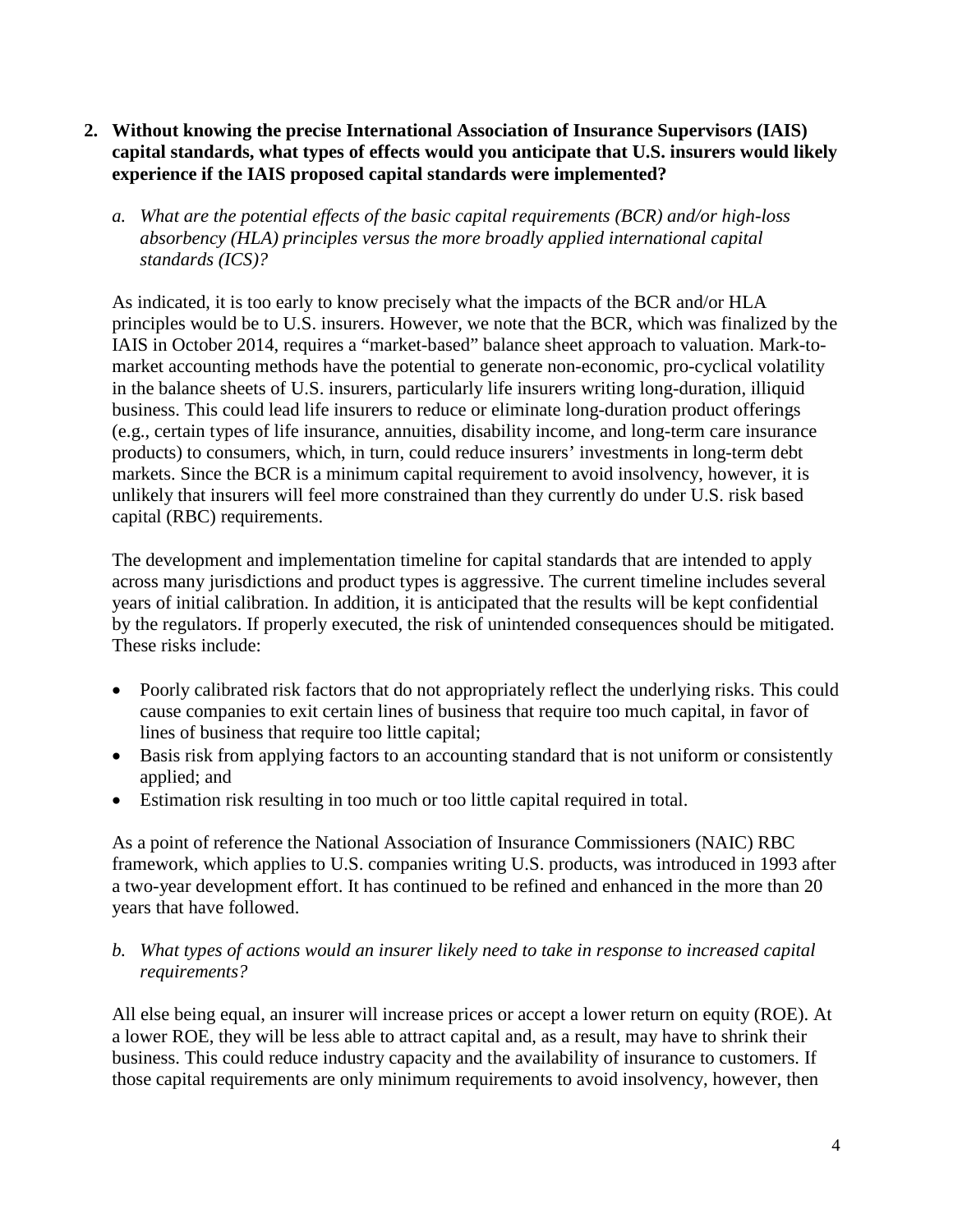there may be little or no effect since companies already hold higher capital requirements for rating agency purposes.

#### *c. How, if at all, would insurance companies that are not internationally active be affected?*

To the extent that IAIS standards are as high, or higher, than local capital standards, insurance companies that are not internationally active would not be affected directly. In fact, they may have a competitive advantage of lower capital requirements and expense savings due to avoidance of compliance costs. On the other hand, it is also possible that international standards eventually may represent best practice or influence rating agency requirements, in which case the impact would be significantly broader. We also note that while there are relatively few U.S. insurers designated as G-SIIs, the definition of an IAIG is more expansive (i.e., (1) less than \$50 billion in assets or \$10 billion in premium and (2) premium written in at least three jurisdictions with less than 10 percent outside the home jurisdiction).

# *d. To what extent do you think that insurer actions to meet increased capital requirements would affect consumers?*

As stated above, if insurers are required to hold more capital than they currently do, prices would likely increase or availability would decrease.

*e. What are the potential positive and negative effects of having a single capital standard for all internationally active insurance companies?* 

The most positive effect of having a single capital standard for all internationally active insurance companies is that it would create a framework for consistent comparison between companies. To the extent that it preempts local capital standards, it also could decrease compliance costs for such companies. Furthermore, if diversification credit is given, and if capital is assumed to be fungible in a group, then a lower, more efficient level of capital may be the ultimate result.

The negative effects of having a single capital standard include the implementation risk that a single standard may not be accurately calibrated across all jurisdictions and products. If diversification credit is given and if risks are correlated in a crisis situation, then capital may prove to be inadequate. Likewise, if capital is not fungible in a crisis situation, then a local entity that was presumed to be supported by the group may fail. Also, if local capital standards are preempted, then there may be dislocations in the local market as domestic-only companies are placed at a competitive disadvantage (or advantage) to international insurance companies.

# **3. In your view, to what extent is a group-level capital requirement, such as that proposed by IAIS, necessary in the United States?**

*a. What would be the potential effects of implementing capital requirements at the group level?* 

Please see the response to question 2e.

To the extent that a group capital requirement preempts local capital standards, it would decrease compliance costs for such companies. Also, if diversification credit is given and if capital is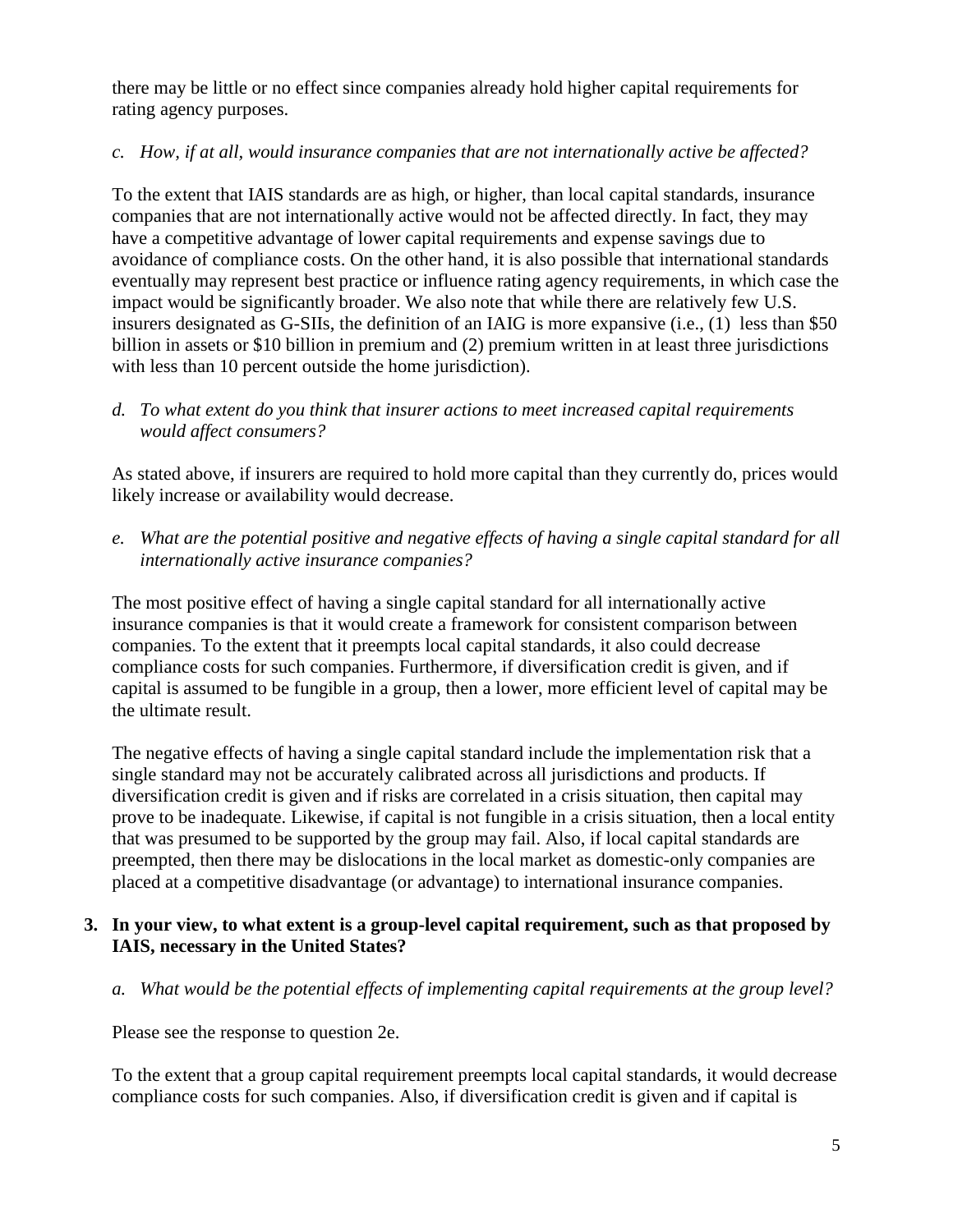assumed to be fungible in a group, then a lower, more efficient level of capital may be the ultimate result.

As to negative effects of having a group capital standard, if diversification credit is given and if risks are not uncorrelated in a crisis situation, then capital may prove to be inadequate. Likewise, if capital is not fungible in a crisis situation, then an entity that was presumed to be supported by the group may fail. In addition, if local capital standards are preempted, then there may be dislocations in the local market as stand-alone companies are placed at a competitive disadvantage (or advantage) to member companies of a group.

*b. Are there examples of other countries that are implementing or have recently implemented group level standards (for example, as a result of Solvency II) and did not previously have group level standards?*

We do not have enough information to give comprehensive analysis as to what has occurred in other jurisdictions.

# **4. What types of costs might U.S. insurance companies incur if the United States were to implement group-wide capital standards such as those proposed by IAIS?**

It depends on the nature and structure of those standards. Costs may increase due to higher capital requirements or the expense of compliance. We previously commented on the impact of these costs to consumers on the Nov.  $7<sup>th</sup>$  call.

# **5. Are you aware of any insurers taking actions now in anticipation of potential changes in capital requirements? If so, please provide details.**

Some companies have taken action to prepare for and assess potential changes in capital requirements. These actions include modeling and stress testing the financial effects of the proposed BCR requirements and assessing the organization's capacity to report on a regular and reliable basis according to such a standard.

# **6. What would be the likely competitive advantages and disadvantages for U.S. insurance companies if the United States did not implement international capital standards?**

In the absence of a group capital standard, there is no apparent advantage or disadvantage for U.S. companies if the United States does not implement international capital standards assuming that all companies operate in each jurisdiction through a local company and must meet local capital requirements.

If group capital standards are introduced, and if they allow diversification credit (or otherwise are lower in amount) and assume that capital is fungible, then U.S. companies could be at a competitive disadvantage. For example, if U.S. capital standards are higher than the international standard, then in the United States, both U.S. and international companies would have to hold this higher amount. But outside the United States, these international companies could count this "redundant" amount against their [lower] group capital requirement, which could give them a competitive advantage. Of course, if the international standard is higher, then U.S. companies would have a competitive advantage.